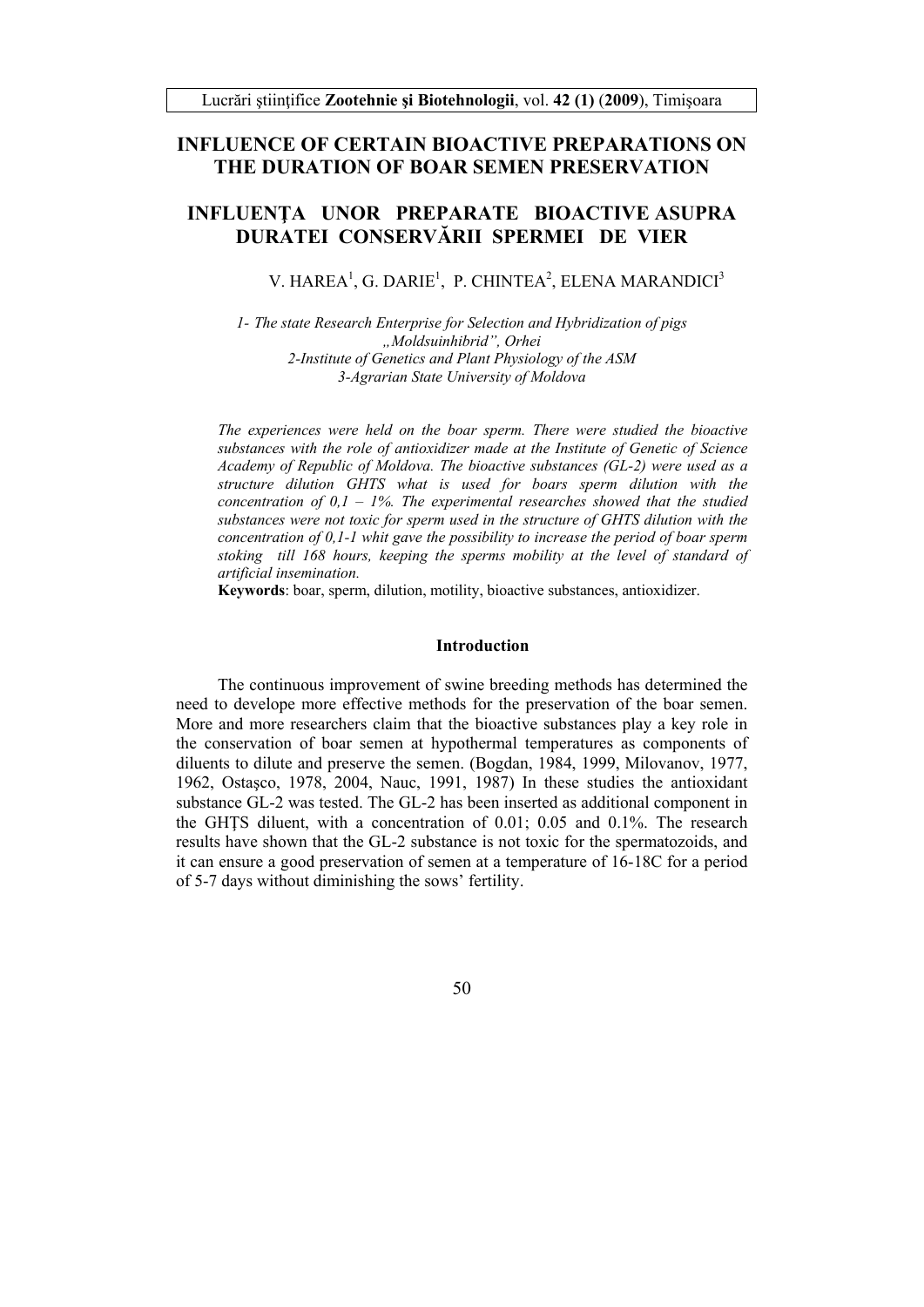### **Material and Methods**

The research carried out at the Institute of Genetics of the Moldovan Academy of Science, regarding the influence of the GL-2 substance on the conservation of boar semen, was divided into several levels, and namely:

- investigations on the compared aspects of the mobility of spermatozoids, in conditions of having the concentration of the GL-2 substance of 0.01; 0.02; 0.1% introduced in the composition of the GHTS diluent:

- analysis of spermatozoids' viability;

- investigations on the fecundation and duration of sow gestation.

The boar semen of the Pietrain breed has been researched. The ejaculations have been collected manually at a five-day interval. The ejaculations have been examined using classical methods to assess the volume, spermatozoids mobility and concentration. Only ejaculations with standards values have been used in the experiment. After evaluating the ejaculations in terms of volume and concentration, the semen was diluted wiht the GHŢS diluent. The bioactive substance GL-1 in a concentration of 0.01;0.05 and 1% was added to the composition.

### **Results and Discussion**

The research conducted on the boar semen in the breeding laboratory of the State-owned Enterprise for Selection and Hybridization "Moldsuinhibrid" has shown that the semen preservation at a temperature of 16-18C is possible only for a period not exceeding 24 hours. Given the goal of the research, we intended to study the influence of the GL-2 preparation, introduced as additional component in the composition of the GHŢS diluent, on the preservation period of the semen diluted at a temperature of 16-18C.

After diluting the semen, the spermatozoids mobility in experimental groups reached  $9.0\pm0.22$  points (Table 1). After 24 hours of storage of the seminal fluid, diluted at 16-18C, the spermatozoids mobility slightly decreased. The highest mobility index was obtained in the experimental group where the GL-2 substance had a concentration of  $0.05\%$  -  $8.30\pm0.16$  points compared to  $7.66\pm0.14$ points where the bio-preparation GL-1 had a concentration of 0.1%.

Table 1 shows that the spermatozoids mobility, stored for 120 hours at a temperature of 16-18C, differs depending on the concentration of the GL-2 preparation introduced into the composition of the GHŢS diluent. In the experimental group, where the bio-preparation had a concentration of 0.01% the spermatozoids mobility was of  $5.17\pm0.17$  points against  $2.30\pm0.19$  points where the biopreparation had a concentration of 0.1%.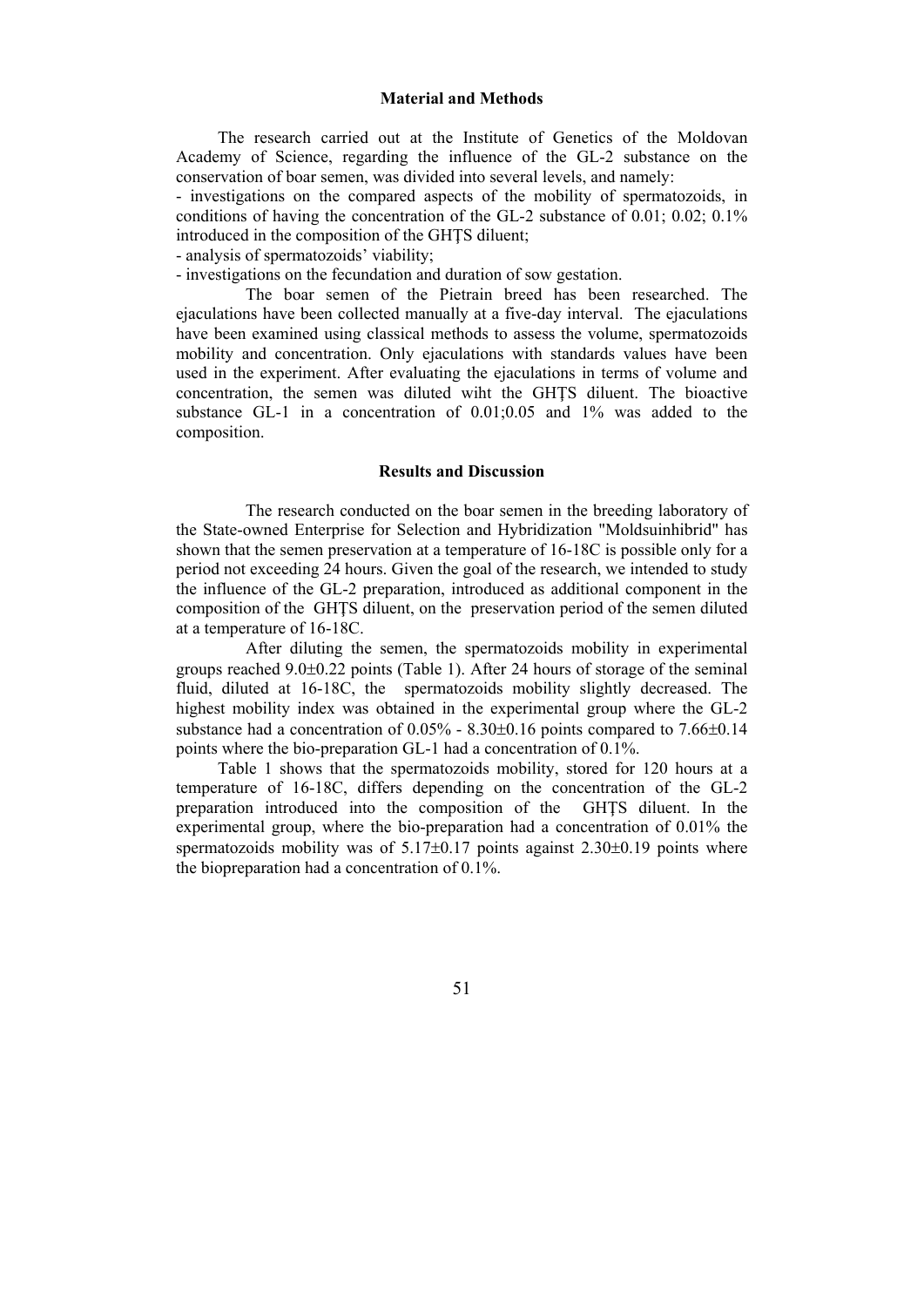| aп |  |
|----|--|

| Viabilitaty of spermatozoids         |                              |                |                  |  |  |
|--------------------------------------|------------------------------|----------------|------------------|--|--|
| Specification                        | Mobilitaty, points           |                |                  |  |  |
|                                      | Concentration of preparation |                |                  |  |  |
|                                      | 0,01                         | 0,05           | $0,1\%$          |  |  |
| Ejaculations                         | 44                           | 44             | 44               |  |  |
| Mobilitaty, points<br>after dilution | $9,10\pm0,22$                | $9,0 \pm 0,22$ | $9,0 \pm 0,22$   |  |  |
| 24 hours                             | $8,0\pm,0,24$                | $8,30\pm0,16$  | $7,66\pm0,14$    |  |  |
| 48 hours                             | $7,33\pm0,18$                | $7,83\pm0,16$  | $7,50\pm0,14$    |  |  |
| 72 hours                             | $7,33\pm0,14$                | $7,50\pm0,11$  | $7,00\pm0.08$    |  |  |
| 96 hours                             | $6,30\pm0,24$                | $6,0{\pm}0,10$ | $6,30\pm0,13$    |  |  |
| 120 hours                            | $6,33\pm0,21$                | $5,33\pm0,19$  | $4,66\pm0,21$    |  |  |
| 144 hours                            | $5,17\pm0,17$                | $4,29\pm0,14$  | $2,30\pm0,19$    |  |  |
| 168 hours                            | $2,69\pm0,23$                | $3,00\pm0,09$  | $1,67\pm0,07$    |  |  |
| Absolute index of<br>viability       | $248,3 \pm 80,2$             | 249,3±76,4     | $192,2 \pm 51,7$ |  |  |

Some interesting features can be highlighted depending on the concentration of the biopreparation. So, the absolute index of spermatozoids viability shows some differentiation in the concentration of the GL-2 preparation as a component introduced in the GHŢS diluent. Thus, at a concentration of 0.01 and 0.05 of the GL-2 preparation, the absolute index of spermatozoids viability shows higher indices  $248.3\pm80.2$  si  $249.3\pm76.4$ , against the experimental group where the concentration of the biopreparatului was 0.1%. Therefore, these differences reflect the ability of the GL-2 preparation to regulate the very special physiological processes in order to conserve the energy resources.

Table 2

| Rezults of artificial fecundation of sows |                       |                |                |  |
|-------------------------------------------|-----------------------|----------------|----------------|--|
| Specification                             | Grupele experimentale |                |                |  |
|                                           | 0,01                  | 0,05           | 0,1            |  |
| Fecundated sows,                          | 17                    |                | 16             |  |
| amount                                    |                       |                |                |  |
| Sows calved, %                            | $78,9{\pm}7,4$        | $77,8 \pm 7,2$ | $78,3{\pm}7,9$ |  |
| Gestation period,                         | 115                   | 114,6          | 114,5          |  |
| days                                      |                       |                |                |  |
| Calved piglets,                           | $11,4\pm 0,53$        | $11,3\pm0,68$  | $11,1\pm0,62$  |  |
| amount                                    |                       |                |                |  |
| weight of one                             | 1,20                  | 1,20           | 1,18           |  |
| living calved piglet                      |                       |                |                |  |